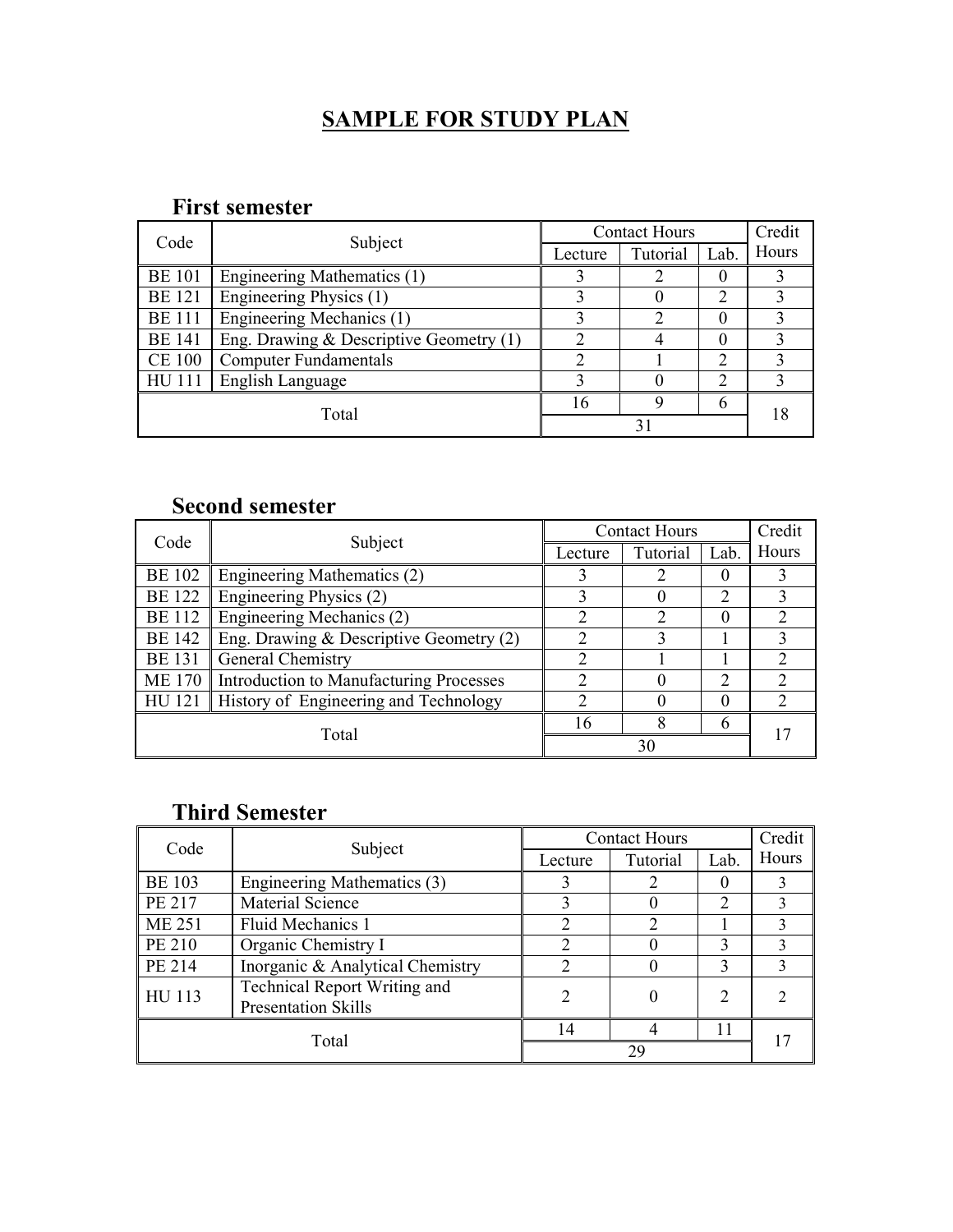### Fourth Semester

| Code          |                                               | <b>Contact Hours</b> |                             |                | Credit |  |
|---------------|-----------------------------------------------|----------------------|-----------------------------|----------------|--------|--|
|               | Subject                                       | Lecture              | Tutorial                    | Lab.           | Hours  |  |
| <b>BE 204</b> | Engineering Mathematics (4)                   |                      |                             |                |        |  |
| <b>EE 208</b> | <b>Fundamentals of Electrical Engineering</b> |                      |                             |                | 3      |  |
| <b>ME 218</b> | Mechanics of Materials and Mechanical         |                      |                             | 0              |        |  |
|               | design                                        |                      |                             |                |        |  |
| PE 231        | Heat Transfer in Chemical Process             |                      | $\mathcal{D}_{\mathcal{L}}$ | $\mathcal{D}$  |        |  |
| PE 213        | Organic Chemistry (2)                         | ∍                    |                             |                | 3      |  |
| PE 315        | <b>Physical Chemistry</b>                     |                      |                             | $\mathfrak{D}$ | 3      |  |
|               |                                               |                      |                             | 8              | 19     |  |
|               | Total                                         | 32                   |                             |                |        |  |

#### Fifth Semester

| Code          |                                       | <b>Contact Hours</b>        |                             | Credit   |       |
|---------------|---------------------------------------|-----------------------------|-----------------------------|----------|-------|
|               | Subject                               | Lecture                     | Tutorial                    | Lab.     | Hours |
| <b>BE 207</b> | Numerical Analysis                    | 3                           | 2                           |          | 3     |
| EE 210        | Measurements and Interface            | 3                           |                             |          | 3     |
| <b>PE 200</b> | Chemical Engineering Thermodynamics I | 3                           | $\mathcal{D}_{\mathcal{L}}$ |          | 3     |
| PE 311        | Chemical Process principles I         | 3                           | $\mathcal{D}$               |          | 3     |
| <b>BE 208</b> | Applied probability and statistics    | 3                           | $\theta$                    |          | 3     |
| <b>HU 141</b> | Ethics and Human rights               | $\mathcal{P}$               |                             |          | 2     |
| PE 321        | Computer Application in process       | $\mathcal{D}_{\mathcal{L}}$ | $\mathcal{D}$               | $\theta$ |       |
|               | Engineering                           |                             |                             |          |       |
|               |                                       | 19                          | Q                           |          | 19    |
|               | Total                                 |                             | 28                          |          |       |

## Sixth Semester

| Code          | Subject                                   | <b>Contact Hours</b> |                 |      | Credit |
|---------------|-------------------------------------------|----------------------|-----------------|------|--------|
|               |                                           | Lecture              | <b>Tutorial</b> | Lab. | Hours  |
| PE 230        | Phase Equilibrium                         |                      |                 |      |        |
| PE 314        | <b>Instrumental Analysis</b>              |                      |                 |      |        |
| PE 312        | Chemical Process principles II            |                      |                 |      |        |
| PE 389        | Introduction to environmental engineering |                      |                 |      |        |
| PE 202        | Chemical Engineering Thermodynamics ∏     |                      |                 |      |        |
| <b>PE 201</b> | Introduction to Petrochemical Industries  |                      |                 |      |        |
| Total         |                                           |                      |                 |      |        |
|               |                                           |                      |                 |      |        |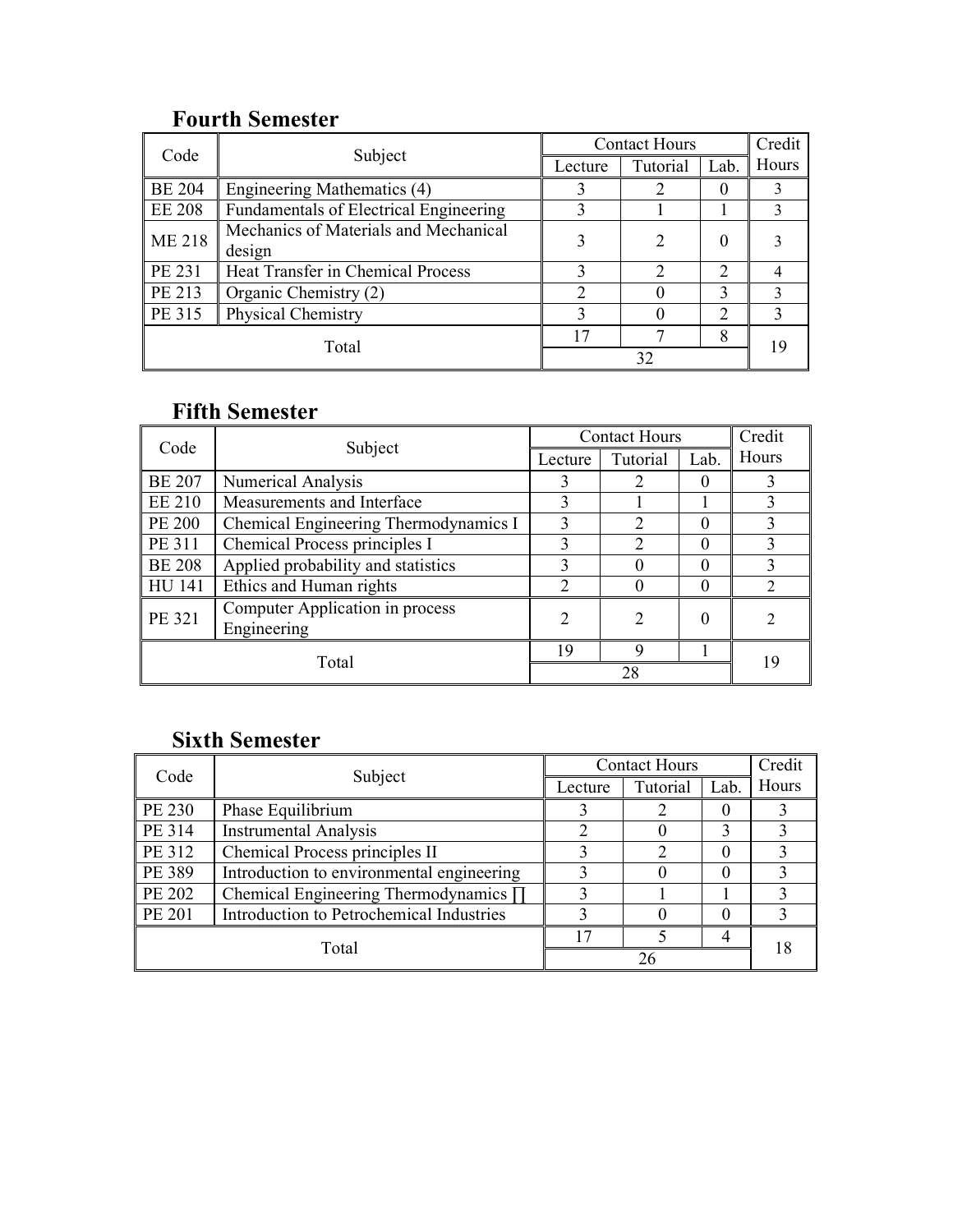### Seventh Semester

| Code   |                                      | <b>Contact Hours</b> |          | Credit |               |
|--------|--------------------------------------|----------------------|----------|--------|---------------|
|        | Subject                              | Lecture              | Tutorial | Lab.   | Hours         |
| PE 313 | Mass Transfer I                      |                      |          | 0      |               |
| PE 322 | <b>Chemical Reaction Engineering</b> |                      |          |        |               |
| PE 324 | <b>Gas Treatment</b>                 |                      |          |        |               |
| PE 335 | Polymer Science & Engineering I      |                      |          |        | 3             |
| PE 323 | Petroleum Refining                   |                      |          |        |               |
| HU     | Elective                             | ↑                    |          | 0      | $\mathcal{D}$ |
| Total  |                                      | 18                   |          |        | 18            |
|        |                                      |                      |          |        |               |

# Eighth Semester

| Code      |                                  | <b>Contact Hours</b> |          |      | Credit |  |
|-----------|----------------------------------|----------------------|----------|------|--------|--|
|           | Subject                          | Lecture              | Tutorial | Lab. | Hours  |  |
| PE 316    | Mass Transfer II                 |                      |          |      |        |  |
| PE 320    | <b>Automatic Process Control</b> |                      |          |      |        |  |
| PE 318    | <b>Industrial Corrosion</b>      |                      |          |      |        |  |
| HU        | Elective                         | ∍                    |          |      |        |  |
| PE 325    | <b>Industrial Catalysis</b>      |                      |          |      |        |  |
| <b>PE</b> | Elective                         |                      |          |      |        |  |
| Total     |                                  | $\overline{ }$       |          |      | 18     |  |
|           |                                  |                      |          |      |        |  |

## Ninth Semester

| Code      |                                           | <b>Contact Hours</b> |          | Credit         |       |  |
|-----------|-------------------------------------------|----------------------|----------|----------------|-------|--|
|           | Subject                                   | Lecture              | Tutorial | Lab.           | Hours |  |
| PE 368    | Chemical Plant Design I                   |                      |          |                |       |  |
| PE 385    | <b>Optimization of Chemical Processes</b> |                      |          |                |       |  |
| PE 400-1  | Graduation project I                      |                      |          |                |       |  |
| PE 361    | Fertilizer industry                       |                      |          | $\overline{2}$ |       |  |
| HU        | Elective                                  | ◠                    |          |                |       |  |
| <b>PE</b> | Elective                                  | ζ                    |          | 0              |       |  |
|           |                                           | $\sqrt{7}$           |          |                |       |  |
|           | Total                                     |                      | 26       |                |       |  |